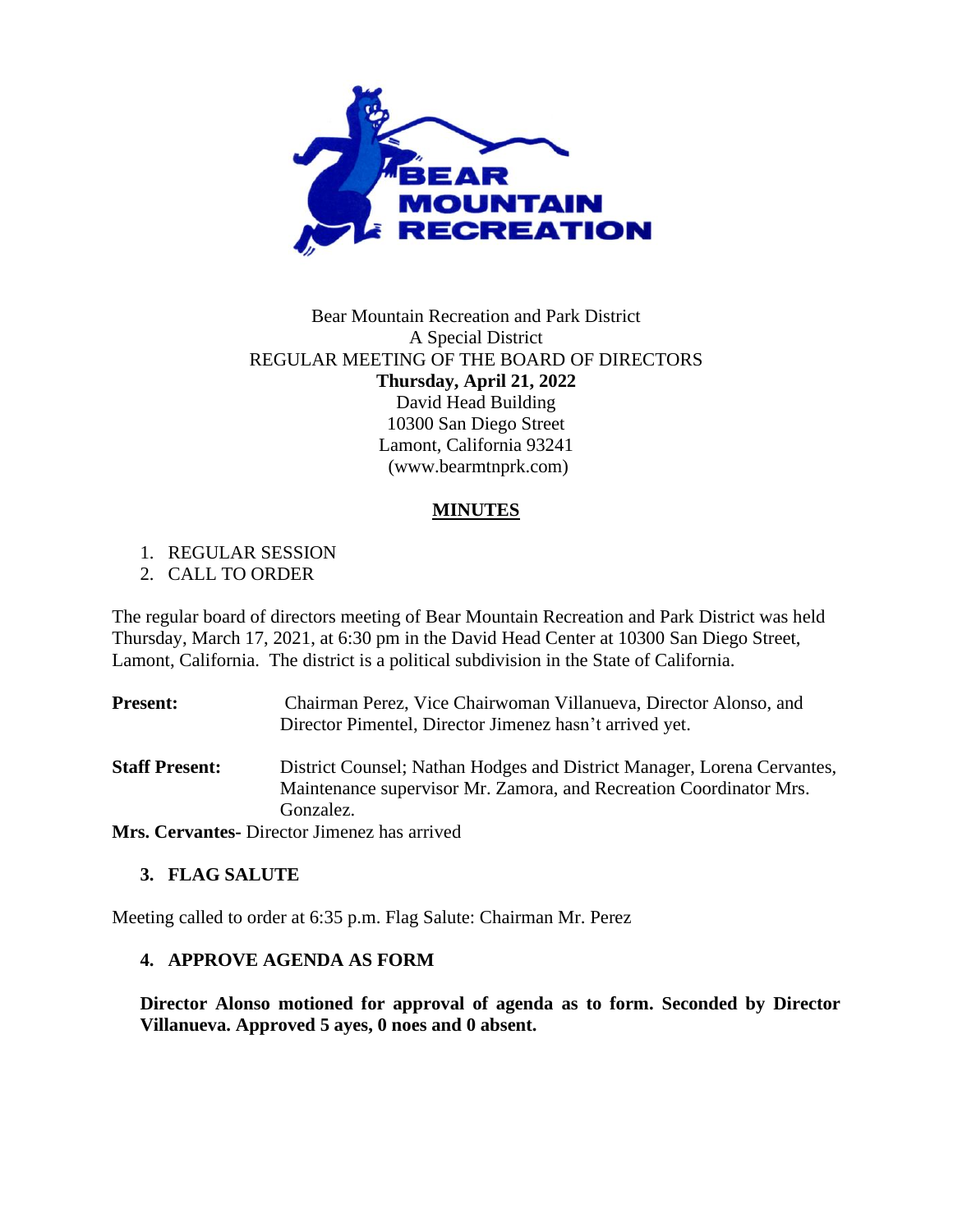### **5. PRESENTATIONS**

- **a. None**
- **6. PUBLIC COMMENTS a. None**
- **7. ORAL COMMUNICATIONS a. None**
- **8. WRITTEN COMMUNICATIONS a. None**

### **9. CONSENT AGENDA**

Items are considered routine, non-controversial and generally approved in a single motion. A board member may request to have an item removed from the consent calendar for discussion of to be deferred. (May include Minutes, Financials, Resolutions, and Policy & Procedure matters).

- **9.1** Minutes
- **9.2** Pre-signed Vouchers
- **9.3** List of Bills
- **9.4** Resolution 2022-01 zoom meeting

**Director Alonso motioned for approval of consent agenda. Seconded by Director Pimentel. Approved 5 ayes, 0 noes and 0 absent.**

# **10. DEPARTMENTS REPORTS: General Manager Report:**

- **10.1 Maintenance -Mr. Zamora-** We have been working on the pools we drained them did maintenance and balanced the chemicals got them ready for the summer, we put a new sign up at Weedpatch Park it looks really nice and we started working on the soccer field we tilled it we changed sprinklers we took care of all the irrigation system next week we are going to start leveling it compacting it getting it ready for grass its going to take a while for the grass to start growing Mr. Jimenez- I seen the sign at the Weedpatch Park it looks really nice and I noticed that the community has been respecting.
- **10.2 Recreation- Mrs. Gonzalez-** on April 15 and 16 we are going to be having the Easter Egg Hunt, in Arvin we will be having it on April 15 from 4pm-6pm and Lamont April 16 from 12pm-2pm, I'm going to have Unidad Popular come out and help with the hunt, my goal is to make it into a resource fair **Mrs. Cervantes-** do you guys have any changes on the packet Mrs. Gonzales passed out in our last board meeting **Mr. Jimenez-** is the Easter Egg Hunt in Arvin the same day that there having the carnival **Mrs. Cervantes-** no its not there having it the weekend after **Mr. Jimenez-** have we got sponsors to donate for more eggs **Mrs. Gonzalez-** we are opening registration on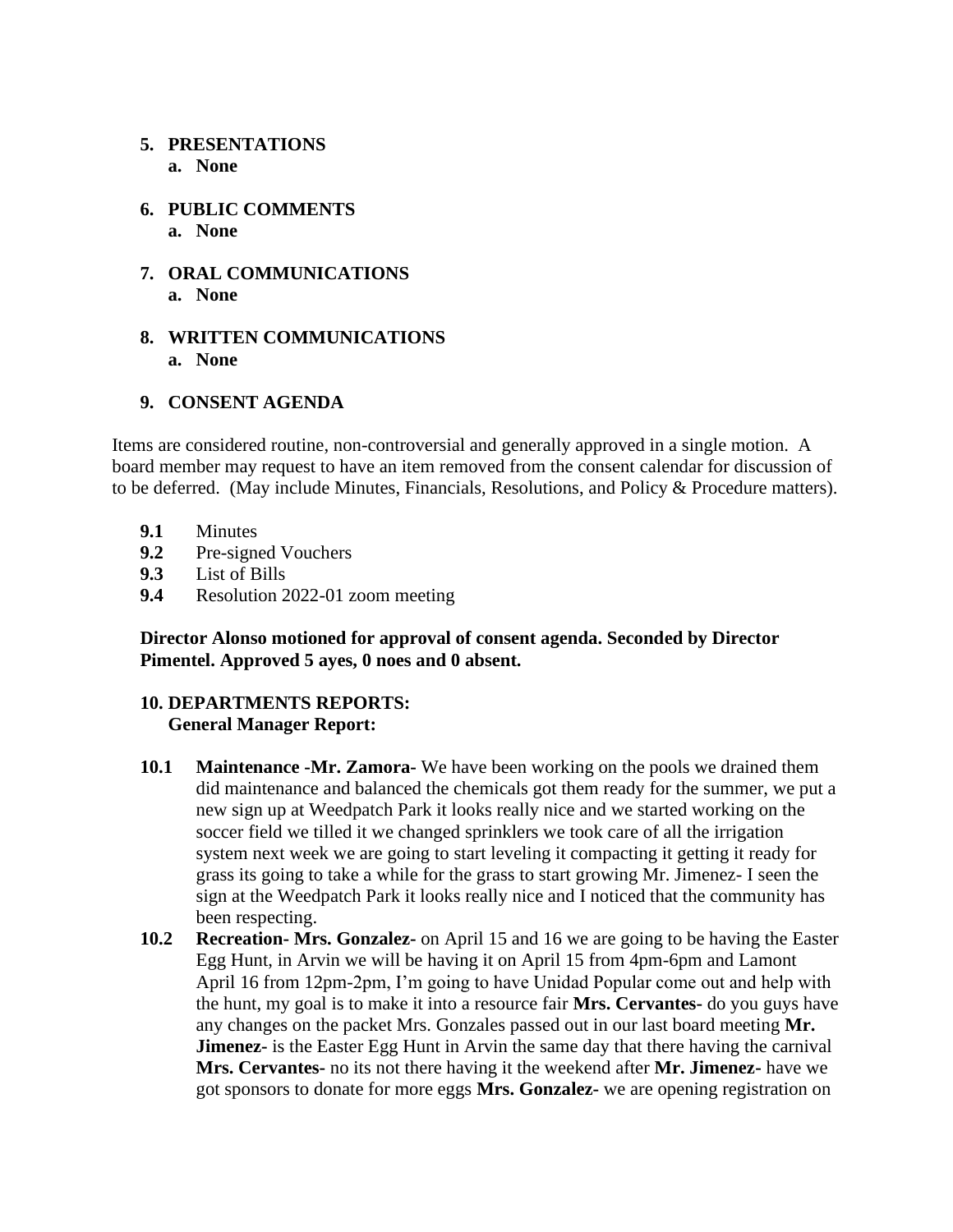April 15th **Mrs. Cervantes-** when do you think we will get the flyers for Jr. Giants **Mrs. Gonzalez-** we should get them soon, open registration starts on April 15<sup>th</sup>

**10.3 District Manager- Mrs. Cervantes-** I attended the conference I took several classes but two of the ones I took will help with grants and it had to do with the RFP with what there looking at what they're looking for and how it works and the other one that I took was controlling liability constructions, since that's something that we are going to have going on soon, an update on our Per Capita project I spook to our project officer to give her in update that we are working on bids she was very happy to hear that, she mentioned that there was other organizations that had tried processing for payment and they were not going to get paid because they didn't have bids the bids is something important if we want to get reimburse and another thing that she mentioned that other organizations are having problems with is prices, prices are going up so there having to change applications if that happens to us that is not a problem we can resubmit the application with the adjusted amount if we are not able to complete the full project that we wanted to complete because we don't have the funds she said we can put in the application what we can complete and with the CDBG I also have been in communication with them there looking into bringing it back to the board for consideration on March  $29<sup>th</sup>$  to the board of supervisors after that if approved and everything goes well it gets forwarded to HUD for review with that I had to get new estimates and submit a new application because it went up 25,000 dollars our current application was for 146,000 and the new one that I sent in is for 179,086 he said that his going to inquire about the increase but that they had limited fund available and I also been working on getting everything ready for the audit I been preparing letters all of you guys are going to be getting a letter in the mail that the auditors will send to you guys just make sure to send it back and Mr. Pimentel you were chosen to do the fraud this year so I'm going to need you available on May 9th **Mr. Jimenez-** this question is for our legal counsel, right now since we are working on bids are we able to go and look for sponsors that are willing to help in the project **Mr. Hodges-** yes that is possible

#### **11. CALENDAR OF EVENTS:**

- **11.1 Committee Meetings- none**
- **11.2 Events-Schedule for David Head Center- update**
- **11.3 Events-Senior Center- update**

#### **12. DISTRICT BOARD MATTERS:**

- **12.1 Discussion:** Appoint 2022 Board Committees
- **12.2 Discussion:** 2022-02 Resolution Zoom Meetings Pursuant to AB 361. **Potential Action:** Approve 2022-02 Resolution Zoom Meetings.

**Director Alonso motioned for approve 2022-02 Resolution Zoom Meetings. Seconded by Director Villanueva. Approved 5 ayes, 0 noes and 0 absent.**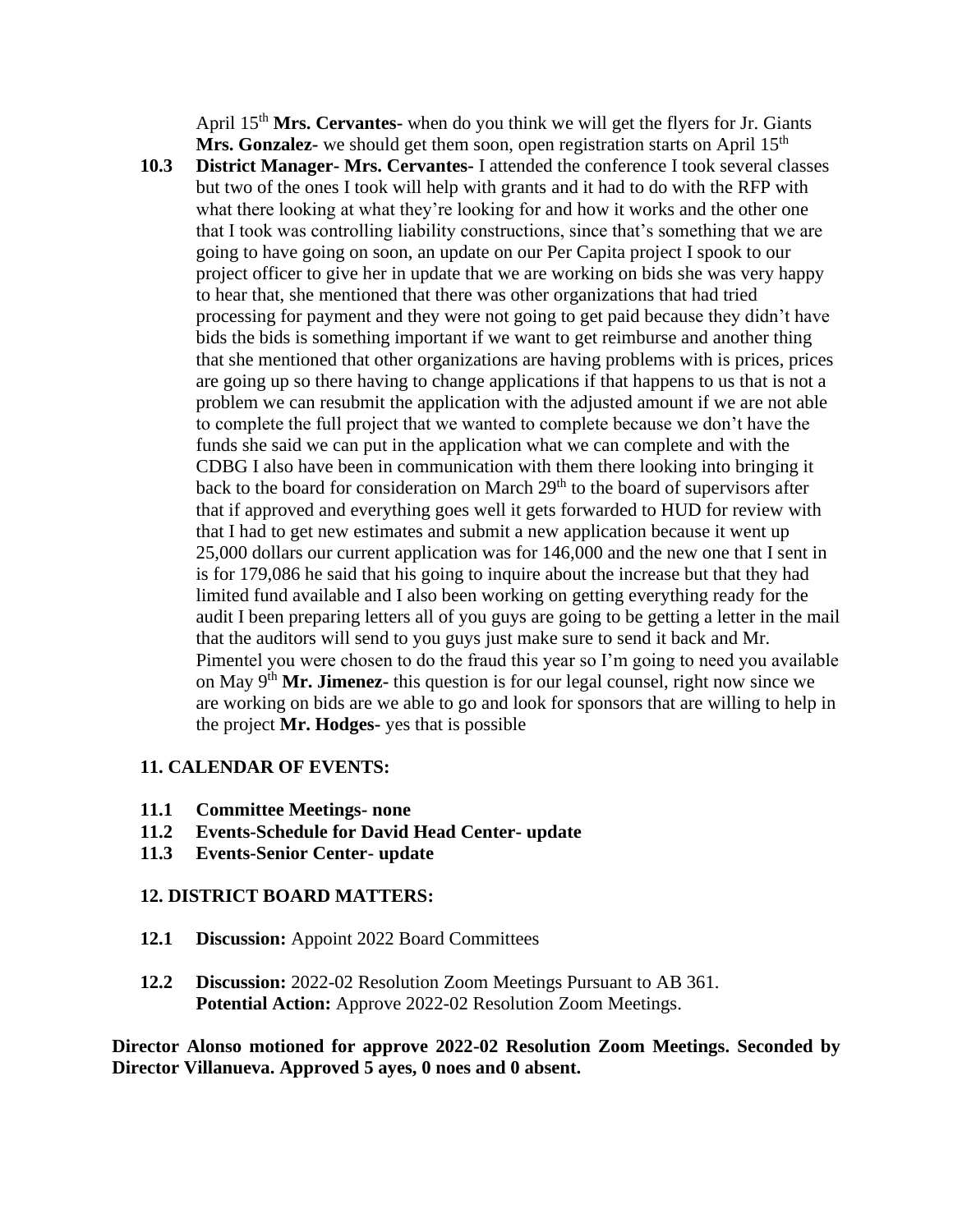**12.3 Discussion:** CARPD Conference May 18-21, 2022 (Lake Tahoe) **Potential Action:** Approve Jesus Perez to attend the CARPD Conference May 18-21, 2022, in Lake Tahoe.

**Director Villanueva motioned for approve 2022-02 Jesus Perez to attend the CARPD Conference May 18-21, 2022, in Lake Tahoe, Seconded by Director Alonso. Approved 4 ayes, 0 noes, 1 abstain and 0 absent.**

**12.4 Discussion:** Agenda and Scheduling of upcoming Committee Meeting.

**Grant Committee-** Date/Time and place to be scheduled at the regular board meeting.

**Potential Action:** Approval of upcoming Committee Meeting and Agenda

**Director Alonso motioned for approval of upcoming Committee Meeting and Agenda, Seconded by Director Villanueva. Approved 5 ayes, 0 noes and 0 absent.**

**12.5 Discussion:** Soccer League Program **Potential Action:** Approve the new soccer league program 2022.

**Director Alonso motioned for approve the new soccer league program, Seconded by Director Jimenez. Approved 5 ayes, 0 noes and 0 absent.**

### **13. FINANCIAL REPORTS:**

- **13.1** Review of District's Financial Accounts- Action
- **13.2** QuickBooks Reports- Aged payable, balance sheet, profit, and loss

**Director Alonso motioned for approval of Financial Reports items 13.1 and 13.2. Seconded by Director Villanueva. Approved 5 ayes, 0 noes and 0 absent.**

#### **14. DISTRICT CLOSED SESSION:**

**14.1** Public Employee Performance Evaluation (54957) Title: General Manager

#### **Director Alonso motioned to approve going into closed session at 7:31 p.m. Seconded by Director Villanueva. Approved 5 ayes, 0 noes and 0 absent.**

**Mr. Perez-** we are out of closed session the time is 7:40 p.m. **Mr. Hodges-** during closed session counsel discussed item 14.1 Public Employee Performance Evaluation (54957) Title General Manager the Employee Performance Evaluation was concluded this evening after discussion between the General Manager and the board no further action was taken.